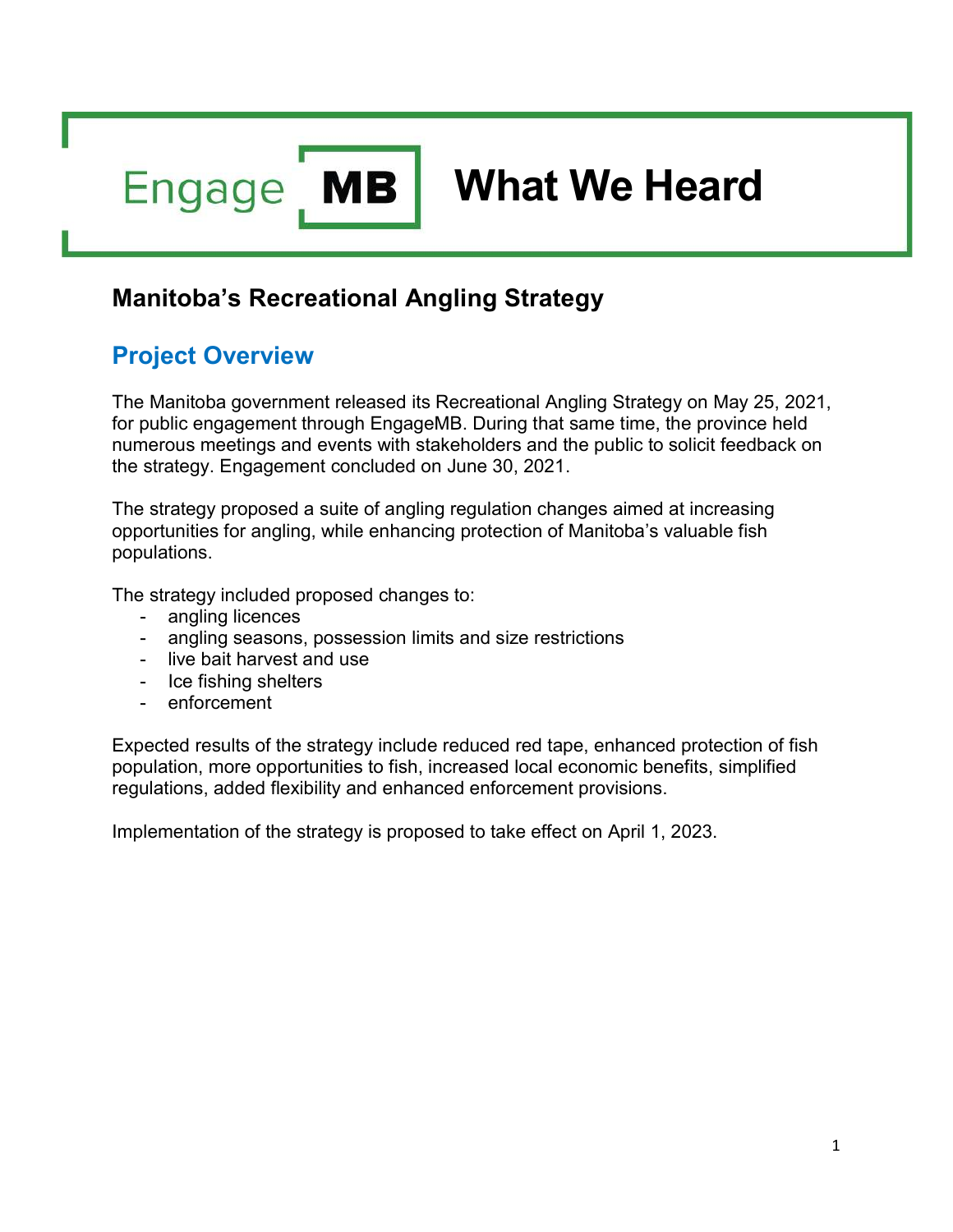### Engagement Overview



15 meetings and events held with stakeholder organizations



37 Days of Online Engagement



Over 10,000 anglers represented by stakeholder organizations



1,443 contributions on EnagegMB



1,170 written submissions



1,100 survey respondents



3 podcasts to discuss the strategy



70 letters sent to Indigenous communities and organizations

# Emerging Themes of Feedback

- Anglers support proposed measures to enhance protection of fish populations.
- Most anglers are excited about increased opportunities to fish year-round for some species.
- Many anglers want more enforcement of angling regulations and more officer presence on the landscape.
- Some anglers expressed concern about the risk of spreading aquatic invasive species into new waterbodies; however, anglers remain divided on the proposed ban on the harvest and use of aquatic live bait.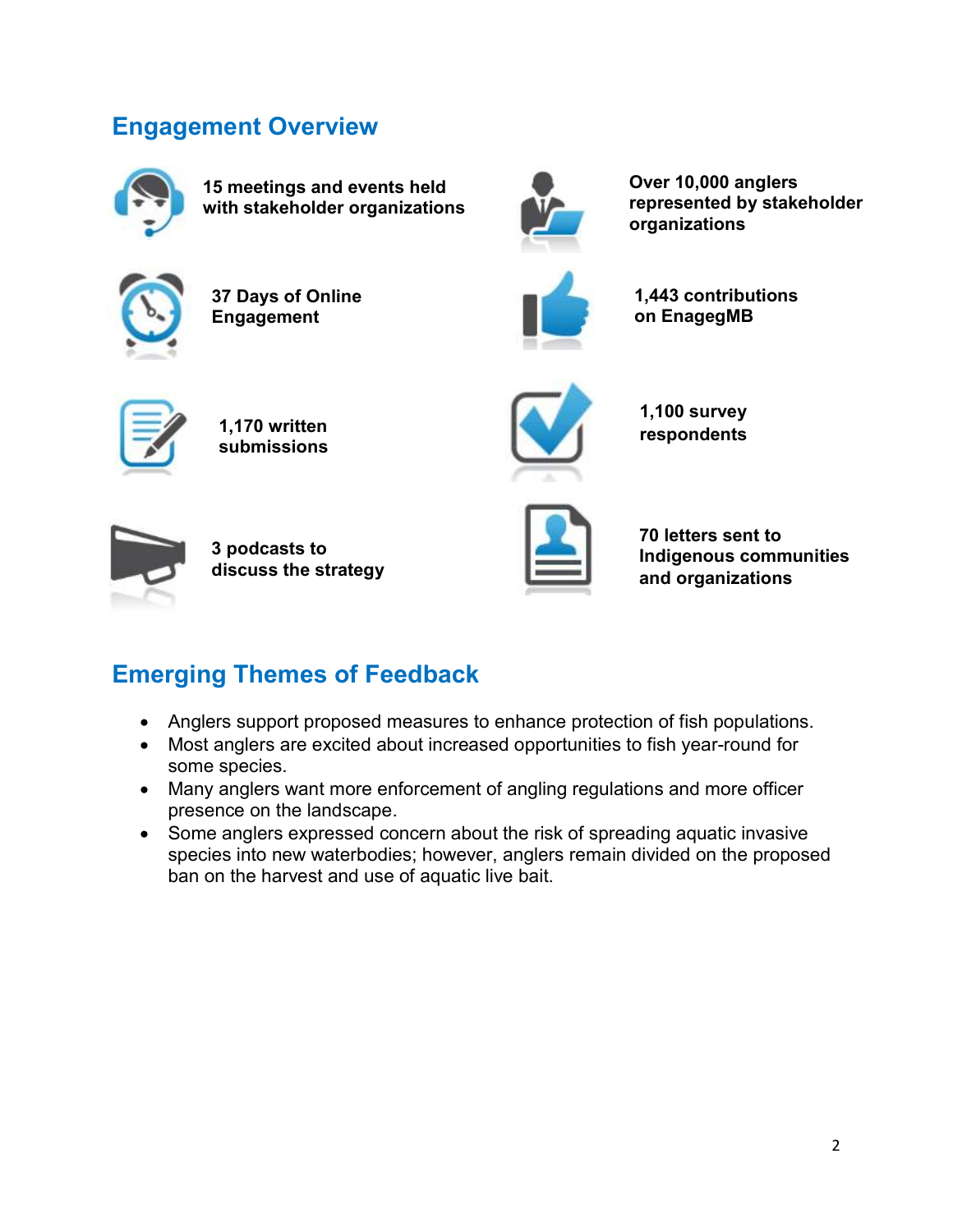# Overall Level of Support

### Stakeholder Engagement

The province held 15 meetings with angling stakeholder organizations and participated on multiple podcasts.

Highlights from stakeholder engagement:

- Stakeholder organizations representing over 10,000 anglers are in support of the overall strategy and had constructive suggestions to enhance angling opportunities and fish stock protection.
- Stakeholders are nearly unanimous in support of the proposed regulatory changes to modernize angling licences.
- Stakeholders are in overwhelming support of proposed changes to angling seasons, possession limits and size restrictions. Some stakeholders raised concerns on how the proposed changes would impact competitive fishing events.
- Most stakeholders are in support of the proposal to ban the use of live bait fish and leeches in Manitoba, as they understand the risk of aquatic invasive species to the industry.

### Online Public Engagement

The province collected feedback from the public through EngageMB.

Highlights from online respondents:

- 57.6 per cent of online survey respondents indicated they strongly or somewhat agree with the proposed changes.
- 5.6 per cent of online survey respondents neither agree nor disagree.
- 36.8 per cent of online survey respondents indicated they strongly or somewhat disagree with the proposed changes.

Note: This graph displays responses from the online engagement only and does not include stakeholder feedback.



**Strongly and Somewhat Disagree**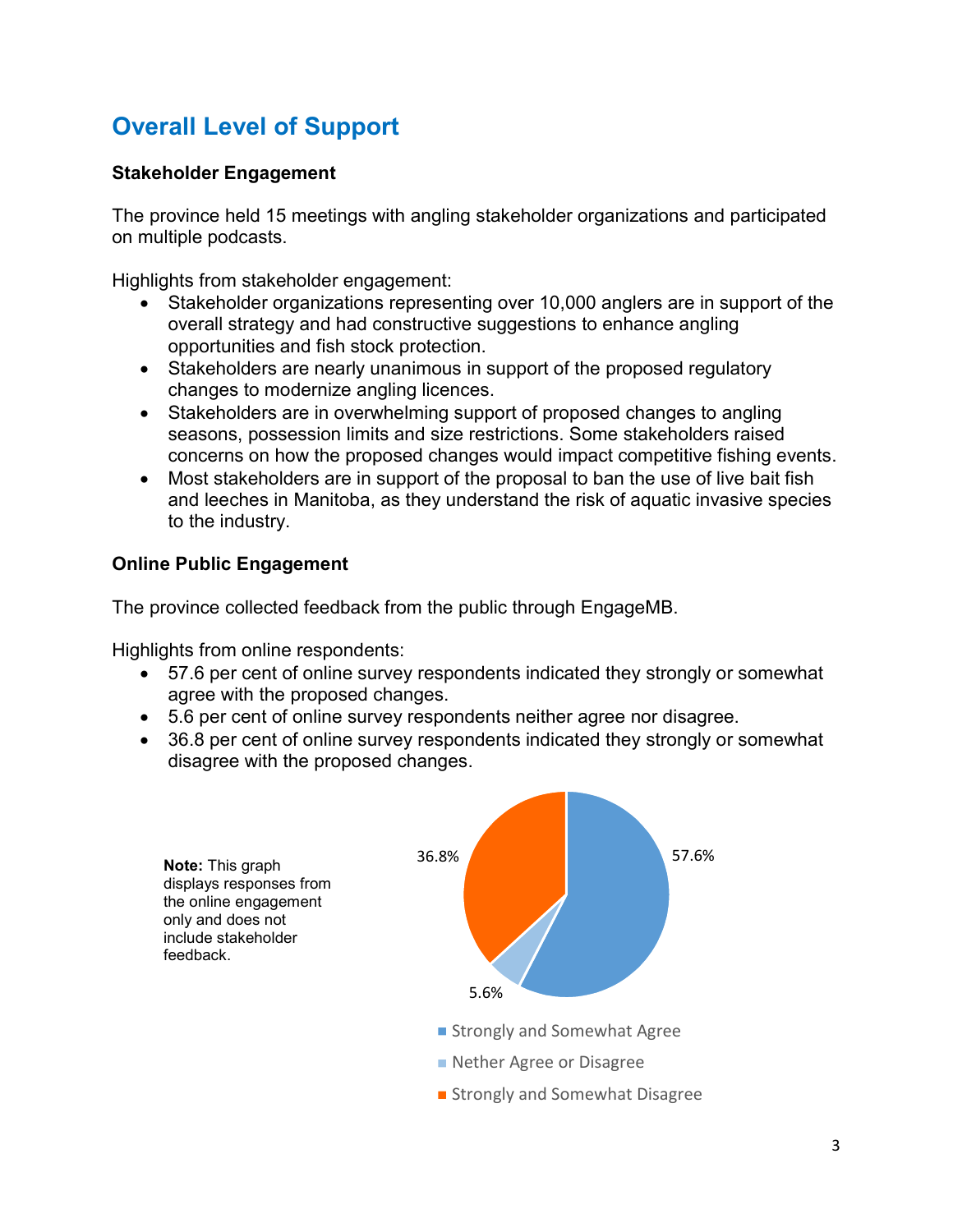### The Manitoba Government is Listening

The province has made some modifications to the proposed changes outlined in the strategy to address suggestions and concerns raised by stakeholders and the public through the engagement process.

Below is a highlight of the proposed modifications. These modifications address most of the comments that disagreed with proposed changes to the 'seasons, limits, and size restriction' portion of the strategy. The modifications enhance the overall goal of providing more angling opportunities while enhancing protection of fish populations. More details are outlined in the following pages of this report.

| <b>Original Proposal</b>                                                                                                                                | <b>Modification Made</b>                                                                                                                                                                                                                                                                                                                                                                                                                             | <b>Rationale</b>                                                                                                                                                                                                                                                                                                                                                                                                                                                                                                                                                                                                    |
|---------------------------------------------------------------------------------------------------------------------------------------------------------|------------------------------------------------------------------------------------------------------------------------------------------------------------------------------------------------------------------------------------------------------------------------------------------------------------------------------------------------------------------------------------------------------------------------------------------------------|---------------------------------------------------------------------------------------------------------------------------------------------------------------------------------------------------------------------------------------------------------------------------------------------------------------------------------------------------------------------------------------------------------------------------------------------------------------------------------------------------------------------------------------------------------------------------------------------------------------------|
| One walleye / sauger<br>over 55 cm, and none<br>over 70 cm                                                                                              | No walleye / sauger<br>may exceed 55 cm                                                                                                                                                                                                                                                                                                                                                                                                              | During engagement, many<br>respondents expressed a desire<br>for further protection of some<br>species.                                                                                                                                                                                                                                                                                                                                                                                                                                                                                                             |
| One northern pike over<br>75 cm, none over 90 cm                                                                                                        | No northern pike may<br>exceed 75 cm                                                                                                                                                                                                                                                                                                                                                                                                                 |                                                                                                                                                                                                                                                                                                                                                                                                                                                                                                                                                                                                                     |
| One smallmouth bass<br>over 40 cm, none over<br>45 cm                                                                                                   | No smallmouth bass<br>may exceed 45 cm                                                                                                                                                                                                                                                                                                                                                                                                               |                                                                                                                                                                                                                                                                                                                                                                                                                                                                                                                                                                                                                     |
| Walleye / sauger<br>season will be closed<br>from the first Monday in<br>April to and including<br>the third Friday in May<br>in the Southern Division. | Walleye / sauger<br>season will be closed<br>from the first Monday in<br>April to and including<br>the second Friday in<br>May.<br>A lake-specific<br>regulation for Lake<br>Winnipeg would be<br>added where the<br>walleye / sauger season<br>would not open until the<br>third Friday in May.<br>This decision is based<br>on long-term spawn<br>testing data, which<br>indicates spawning may<br>still occur later into May<br>on Lake Winnipeg. | During engagement,<br>stakeholders and the public had<br>concerns with not being able to<br>fish for walleye during the third<br>week in May.<br>The department determined the<br>walleye / sauger season can<br>open for the second Saturday in<br>May with the following<br>adjustments made:<br>no walleye / sauger over 55<br>cm, and<br>adding a lake specific<br>$\qquad \qquad \blacksquare$<br>regulation for a later start to<br>the season on Lake<br>Winnipeg (third Saturday in<br>May) which is based on<br>historical spawn testing data<br>that shows walleye are still<br>spawning on Lake Winnipeg |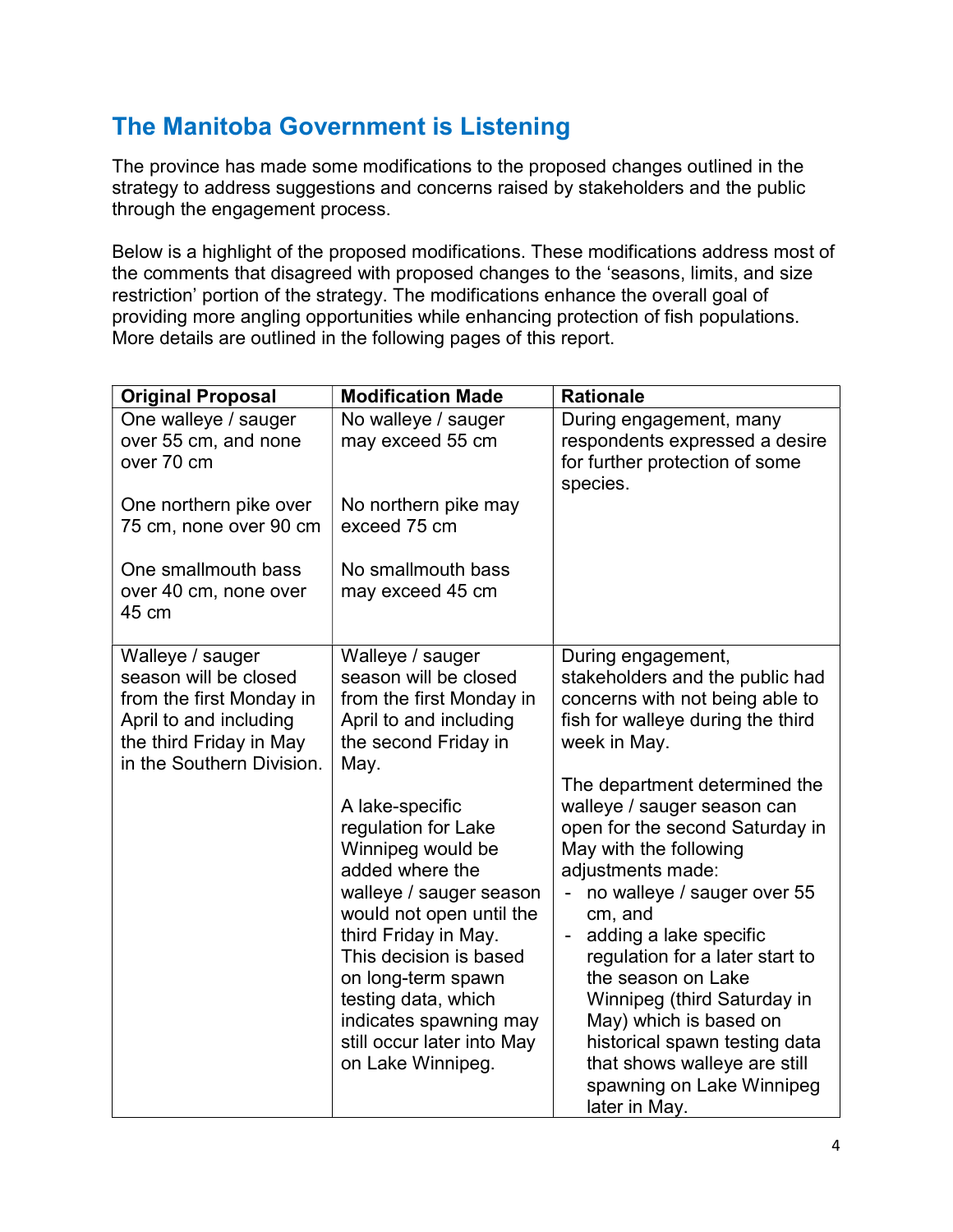|                                                                                                                                         |                                                                                                                                                                                           | Closing all angling on the<br>northern reach of the Red<br>River from the first Monday in<br>April to and including the<br>second Friday in May to<br>protect spawning walleye. |
|-----------------------------------------------------------------------------------------------------------------------------------------|-------------------------------------------------------------------------------------------------------------------------------------------------------------------------------------------|---------------------------------------------------------------------------------------------------------------------------------------------------------------------------------|
| The original proposal<br>did not include<br>possession limits or size<br>restriction for white<br>bass, burbot and<br>bigmouth buffalo. | The following<br>possession limits and<br>size restriction have<br>been added:<br>- white bass - limit 10<br>- burbot – limit 6 and<br>none over 70 cm<br>- bigmouth buffalo -<br>limit 0 | During engagement,<br>respondents suggested new<br>possession limits and size<br>restriction for white bass, burbot<br>and bigmouth buffalo.                                    |

### Next Steps

The Manitoba government will initiate the regulatory amendments required to adopt the changes outlined in this document. Amendments are required within the Manitoba Fishery Regulations under Canada's Fisheries Act and within two provincial regulations: The Fishing Licensing Regulation, and Fishing Licence Fee Regulation.

The regulatory amendment process will include additional opportunities to comment on the proposed changes.

The target implementation date for the changes to come into effect is April 1, 2023.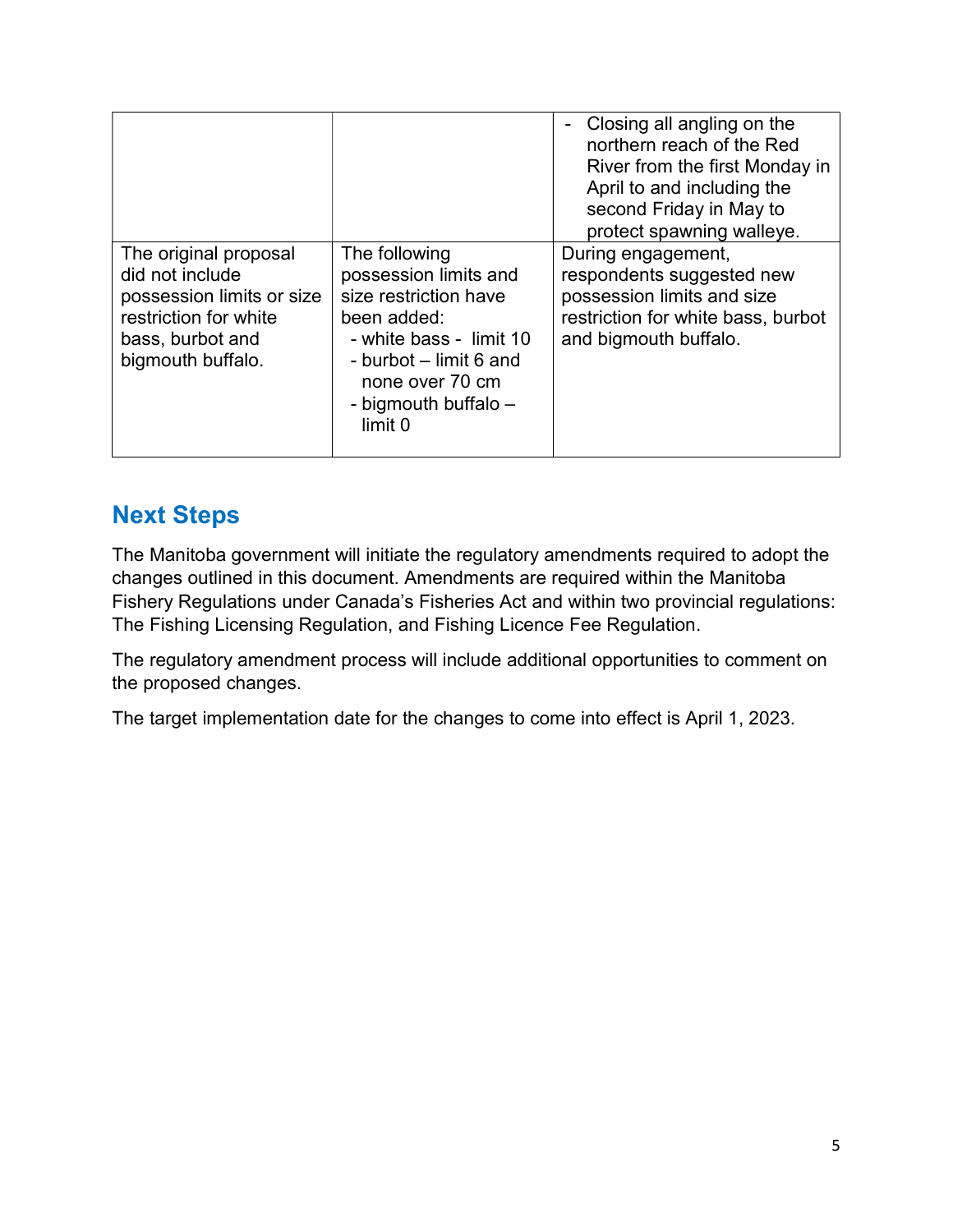## Proposed Changes to Modernizing Angling Licences

### Moving to a Single Annual Licence Type

The province proposed moving to one annual licence for each residency type; away from the current two-tier licence system of conservation and regular licences.

| <b>What We Heard</b>                                     |                                                                                                                                                                                                                     |
|----------------------------------------------------------|---------------------------------------------------------------------------------------------------------------------------------------------------------------------------------------------------------------------|
| <b>Feedback from Stakeholder</b><br><b>Organizations</b> | Stakeholders widely supported this proposed change.                                                                                                                                                                 |
| <b>Feedback from Online</b><br><b>Survey Respondents</b> | 11 per cent of online respondents made comments in<br>support of the proposed change, while 3 per cent made<br>comments opposed and 86 per cent did not specifically<br>comment on this particular proposed change. |

#### Adding a One-Day Licence

The province proposed to add a one-day licence for Manitobans, Canadians and nonresidents.

| <b>What We Heard</b>                                     |                                                                                                                                                                                                                     |  |
|----------------------------------------------------------|---------------------------------------------------------------------------------------------------------------------------------------------------------------------------------------------------------------------|--|
| <b>Feedback from Stakeholder</b><br><b>Organizations</b> | Stakeholders widely supported this proposed change.                                                                                                                                                                 |  |
| <b>Feedback from Online</b><br><b>Survey Respondents</b> | 11 per cent of online respondents made comments in<br>support of the proposed change, while 2 per cent made<br>comments opposed and 87 per cent did not specifically<br>comment on this particular proposed change. |  |

#### Reducing Red Tape for Manitoba Seniors

The province proposed removing the requirement for Manitoba seniors to obtain an angling licence. Manitoba seniors would be required to show proof of age (65 years or older) while angling.

| <b>What We Heard</b>                                     |                                                                                                                                                                                                                     |
|----------------------------------------------------------|---------------------------------------------------------------------------------------------------------------------------------------------------------------------------------------------------------------------|
| <b>Feedback from Stakeholder</b><br><b>Organizations</b> | Stakeholders widely supported this proposed change.                                                                                                                                                                 |
| <b>Feedback from Online</b><br><b>Survey Respondents</b> | 11 per cent of online respondents made comments in<br>support of the proposed change, while 3 per cent made<br>comments opposed and 86 per cent did not specifically<br>comment on this particular proposed change. |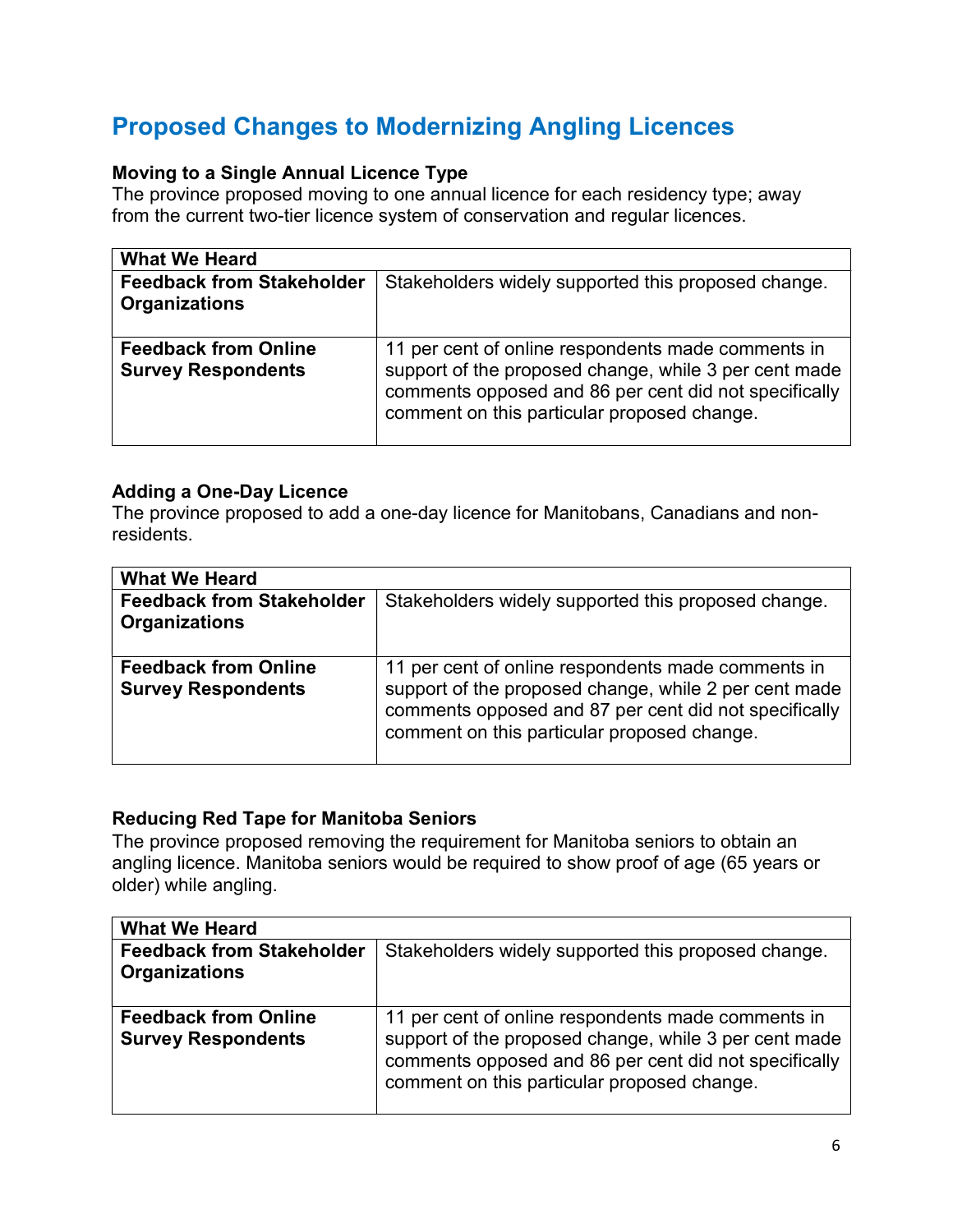#### Modest Changes to License Fees

The province proposed to implement modest fee changes to reflect the move to one annual licence type and the addition of a new one-day licence option.

| <b>What We Heard</b>                                     |                                                                                                                                                                                                                    |
|----------------------------------------------------------|--------------------------------------------------------------------------------------------------------------------------------------------------------------------------------------------------------------------|
| <b>Feedback from Stakeholder</b><br><b>Organizations</b> | Stakeholders widely supported this proposed change.                                                                                                                                                                |
| <b>Feedback from Online</b><br><b>Survey Respondents</b> | 9 per cent of online respondents made comments in<br>support of the proposed change, while 3 per cent made<br>comments opposed and 88 per cent did not specifically<br>comment on this particular proposed change. |

#### Ability to Carry your Angling License Electronically

The province proposed to remove the requirement to sign your angling licence, meaning anglers may carry either an electronic or paper copy of their licence.

| <b>What We Heard</b>                                     |                                                                                                                                                                                                                     |
|----------------------------------------------------------|---------------------------------------------------------------------------------------------------------------------------------------------------------------------------------------------------------------------|
| <b>Feedback from Stakeholder</b><br><b>Organizations</b> | Stakeholders widely supported this proposed change.                                                                                                                                                                 |
| <b>Feedback from Online</b><br><b>Survey Respondents</b> | 12 per cent of online respondents made comments in<br>support of the proposed change, while 2 per cent made<br>comments opposed and 86 per cent did not specifically<br>comment on this particular proposed change. |

### How Manitoba is Moving Forward

Given the overwhelming support from stakeholders and online respondents, the Manitoba government is moving forward with all proposed changes related to modernizing angling licences as outlined in the strategy, including:

- moving to one annual licence type
- adding a one-day angling licence for all residencies
- making modest fee changes
- removing the requirement for Manitoba seniors to obtain a licence
- allowing anglers to carry an electronic copy of their licence

Regulatory amendments are required before these changes can be implemented. The target implementation date for the changes is April 1, 2023.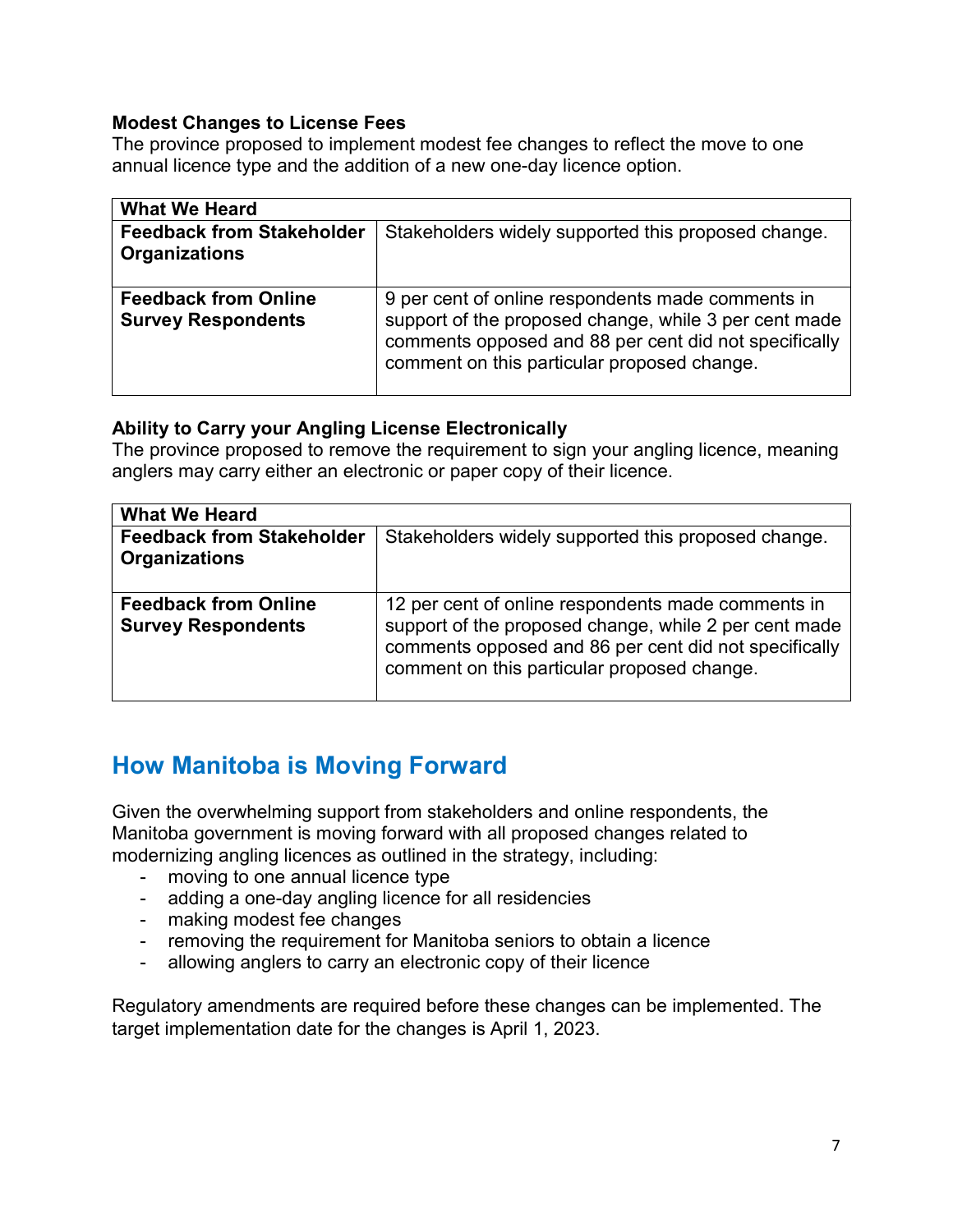### Proposed Changes to Angling Seasons, Possession Limits and Size Restrictions

#### Species-specific Seasons

Manitoba proposed to implement species-specific seasons, which will allow anglers to fish year-round for some species.

| <b>What We Heard</b>                                     |                                                                                                                                                                                                                                                                                                                                                                                                                                                                                                                                                                                                                                                                        |
|----------------------------------------------------------|------------------------------------------------------------------------------------------------------------------------------------------------------------------------------------------------------------------------------------------------------------------------------------------------------------------------------------------------------------------------------------------------------------------------------------------------------------------------------------------------------------------------------------------------------------------------------------------------------------------------------------------------------------------------|
| <b>Feedback from Stakeholder</b><br><b>Organizations</b> | The majority of stakeholders supported this proposed<br>change. Almost all stakeholders supported the<br>opportunity to fish for some species year-round and the<br>associated increase in the local economic benefits with<br>additional fishing-days.                                                                                                                                                                                                                                                                                                                                                                                                                |
| <b>Feedback from Online</b><br><b>Survey Respondents</b> | 15 per cent of online respondents made comments in<br>support of the proposed change, while 8 per cent made<br>comments opposed and 77 per cent did not specifically<br>comment on this particular proposed change.<br>Some individuals expressed concerns related to:<br>- how the new regulation would be enforced<br>how the new regulation would impact incidental by-<br>$\overline{\phantom{0}}$<br>catch of non-targeted species, such as walleye,<br>during spawning. The proposal does include<br>enhanced protection of walleye through reduced<br>possession limits, new size restrictions and<br>strategic areas closed to all angling during<br>spawning. |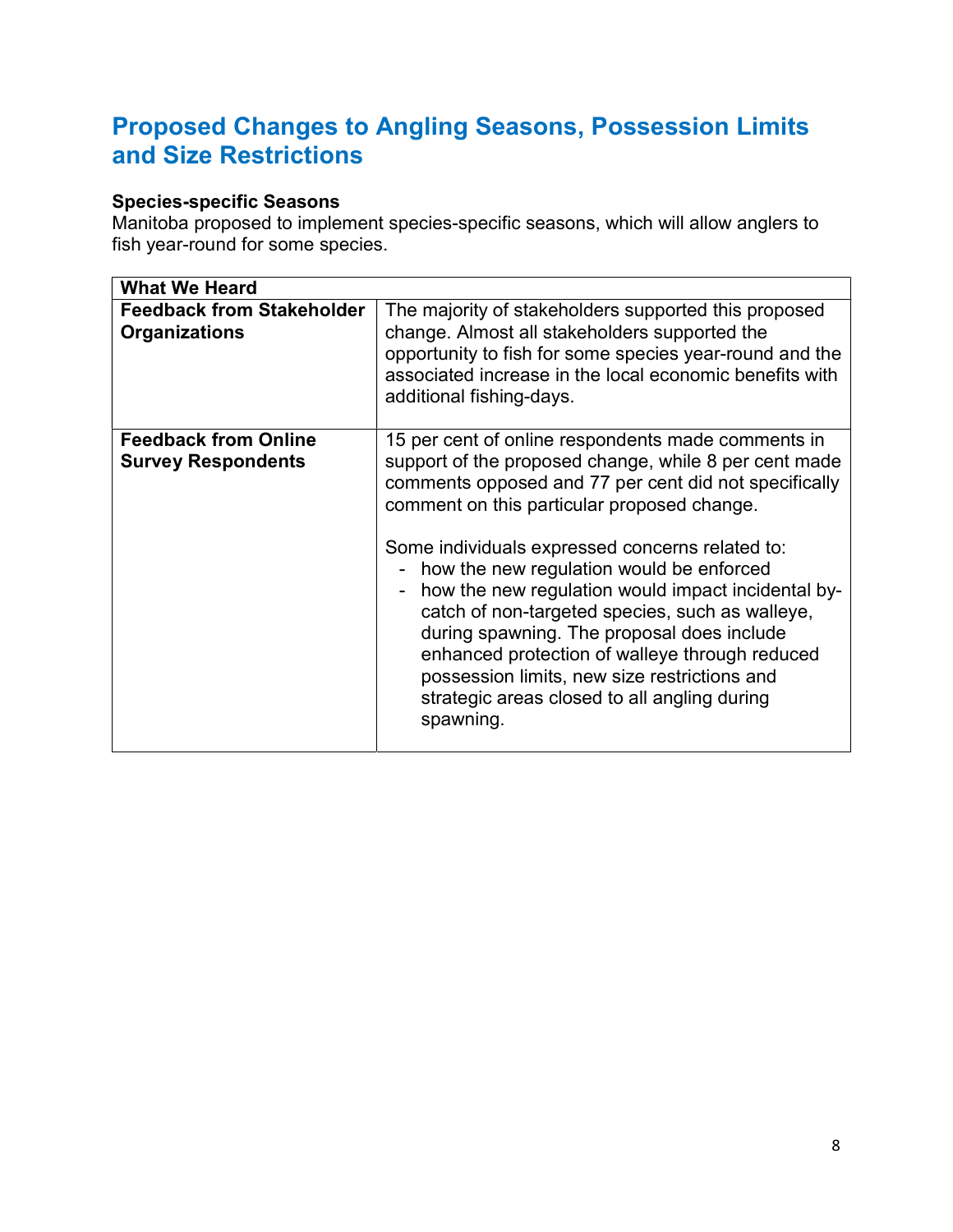#### Walleye Season Closure

The province proposed to implement a closure of the walleye / sauger season from:

- the first Monday in April to and including the third Friday in May in the Southern Division, and
- May 1 to and including the third Friday in May in the Northern Divisions.

| <b>What We Heard</b>                                     |                                                                                                                                                                                                                                                                                                                                                                                                                                                                                                                   |
|----------------------------------------------------------|-------------------------------------------------------------------------------------------------------------------------------------------------------------------------------------------------------------------------------------------------------------------------------------------------------------------------------------------------------------------------------------------------------------------------------------------------------------------------------------------------------------------|
| <b>Feedback from Stakeholder</b><br><b>Organizations</b> | While stakeholders support species-specific seasons,<br>they were divided on this proposed walleye season<br>dates.                                                                                                                                                                                                                                                                                                                                                                                               |
| <b>Feedback from Online</b><br><b>Survey Respondents</b> | 9 per cent of online respondents made comments in<br>support of the proposed change, while 12 per cent<br>made comments opposed and 79 per cent did not<br>specifically comment on this particular proposed<br>change.<br>Most people supported the change to species-specific<br>seasons, but some individuals expressed concerns<br>that the proposal would mean they would not be able<br>to target walleye for one additional week each spring.<br>The proposal has been modified to address this<br>concern. |

#### Closed to All Angling Areas

The province proposed to strategically close some areas to all angling during the spring season. Proposed "closed to all angling" areas include the Red River and its tributaries, to the first impassable barrier between Lockport and Lake Winnipeg, the Assiniboine River downstream of the Portage Diversion to Highway 240, and Dauphin Lake and its tributaries.

| <b>What We Heard</b>                                     |                                                                                                                                                                                                                                                                                                                         |
|----------------------------------------------------------|-------------------------------------------------------------------------------------------------------------------------------------------------------------------------------------------------------------------------------------------------------------------------------------------------------------------------|
| <b>Feedback from Stakeholder</b><br><b>Organizations</b> | Most stakeholders supported this proposed change;<br>however, some stakeholders expressed concerns<br>related to the closure of the Red River for one week<br>longer than the current closure.                                                                                                                          |
| <b>Feedback from Online</b><br><b>Survey Respondents</b> | 9 per cent of online respondents made comments in<br>support of the proposed change, while 5 per cent made<br>comments opposed and 86 per cent did not specifically<br>comment on this particular proposed change.<br>Some people expressed concern that the northern<br>reach of the Red River would be closed for one |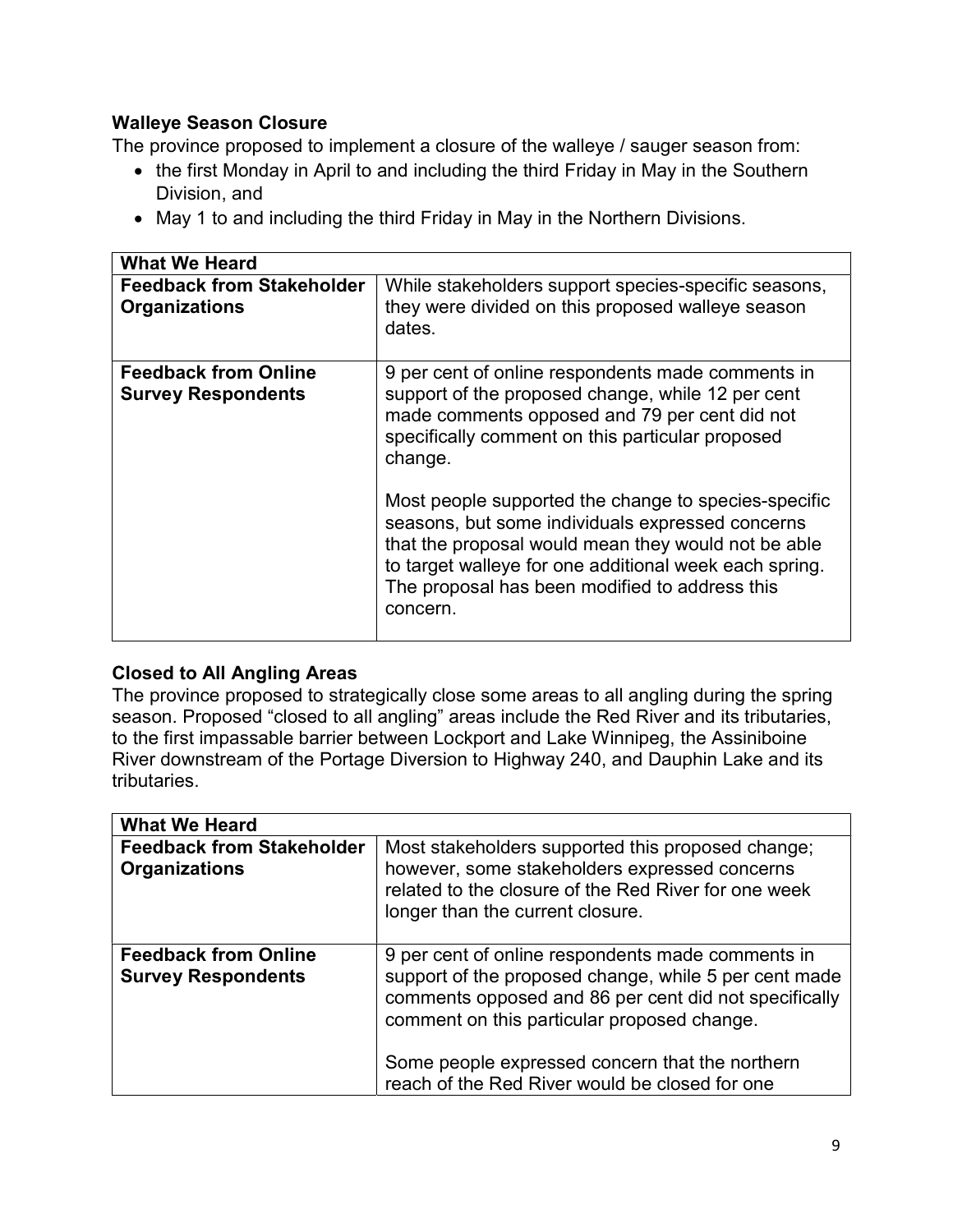| additional week to all angling. The proposal has been<br>modified to address this concern. |
|--------------------------------------------------------------------------------------------|
|                                                                                            |

#### Possession Limits

The province proposed to implement one possession limit for all licence types by fish species. Lake specific regulations will still apply to protect vulnerable fish populations or to create unique angling experiences.

| <b>What We Heard</b>                                     |                                                                                                                                                                                                                         |
|----------------------------------------------------------|-------------------------------------------------------------------------------------------------------------------------------------------------------------------------------------------------------------------------|
| <b>Feedback from Stakeholder</b><br><b>Organizations</b> | The majority of stakeholders supported the proposed<br>possession limits as they added extra protection to key<br>species.                                                                                              |
| <b>Feedback from Online</b><br><b>Survey Respondents</b> | 18 per cent of online respondents made comments in<br>support of the proposed change, while 11 per cent<br>made comments opposed and 71 per cent did not<br>specifically comment on this particular proposed<br>change. |
|                                                          | Some stakeholders and individuals asked for<br>possession limits for new species such as burbot,<br>white bass and bigmouth buffalo. The proposal has<br>been modified based on these requests.                         |

#### Protection of Large Fish

Manitoba proposed to implement new size restrictions to protect large fish, enhancing opportunities to catch trophy-sized fish.

| <b>What We Heard</b>                                     |                                                                                                                                                                                                                                                                                                                                                                                     |
|----------------------------------------------------------|-------------------------------------------------------------------------------------------------------------------------------------------------------------------------------------------------------------------------------------------------------------------------------------------------------------------------------------------------------------------------------------|
| <b>Feedback from Stakeholder</b><br><b>Organizations</b> | Most stakeholders supported the proposed changes to<br>size restrictions. Many stakeholder asked for further<br>protection of certain species.                                                                                                                                                                                                                                      |
| <b>Feedback from Online</b><br><b>Survey Respondents</b> | 23 per cent of online respondents made comments in<br>support of the proposed change, while 9 per cent made<br>comments opposed and 68 per cent did not specifically<br>comment on this particular proposed change.<br>Some stakeholders and individuals suggested even<br>further protection of certain species. This was<br>particularly evident from respondents in the Northern |
|                                                          | Divisions where high quality management is already in<br>place for species such as walleye.<br>Some individuals expressed concerns related to:                                                                                                                                                                                                                                      |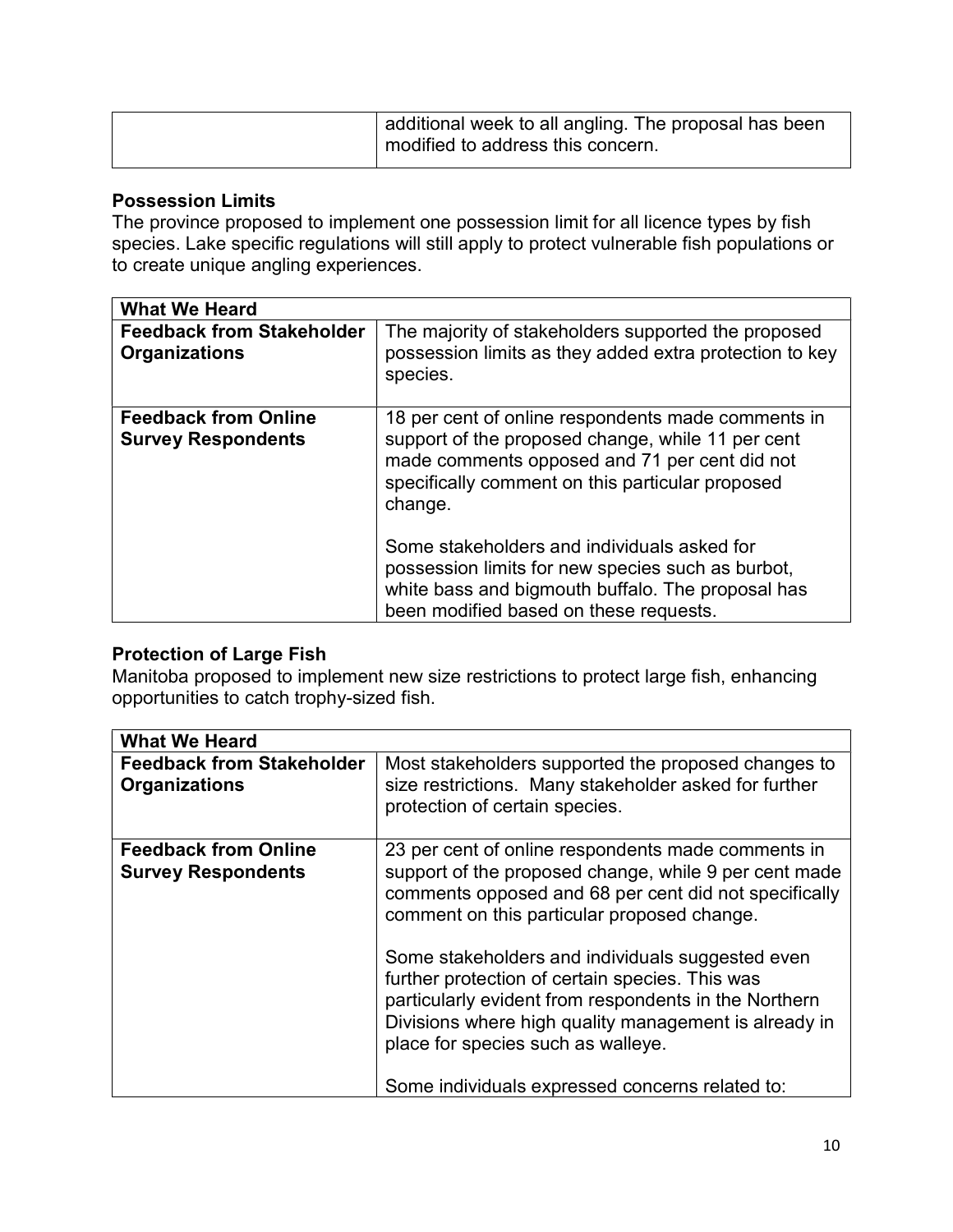| - their desire to have no retention of large walleye to<br>protect the large spawning females. This includes<br>numerous suggestions for alternative size<br>restrictions<br>- how the new size restrictions would impact<br>competitive fishing events<br>- how the new size restrictions would impact the<br>taxidermy industry |
|-----------------------------------------------------------------------------------------------------------------------------------------------------------------------------------------------------------------------------------------------------------------------------------------------------------------------------------|
| The proposal has been modified to provide further<br>protection of certain species, such as walleye, through<br>adjustments to size restrictions. The modifications are<br>outlined in the "How Manitoba is Moving Forward"<br>section included in this report.                                                                   |
| The modifications do not address concerns raised<br>about competitive fishing events or the impact of<br>taxidermists. The Manitoba government will work with<br>these industries to transition their operations under the<br>new regulations.                                                                                    |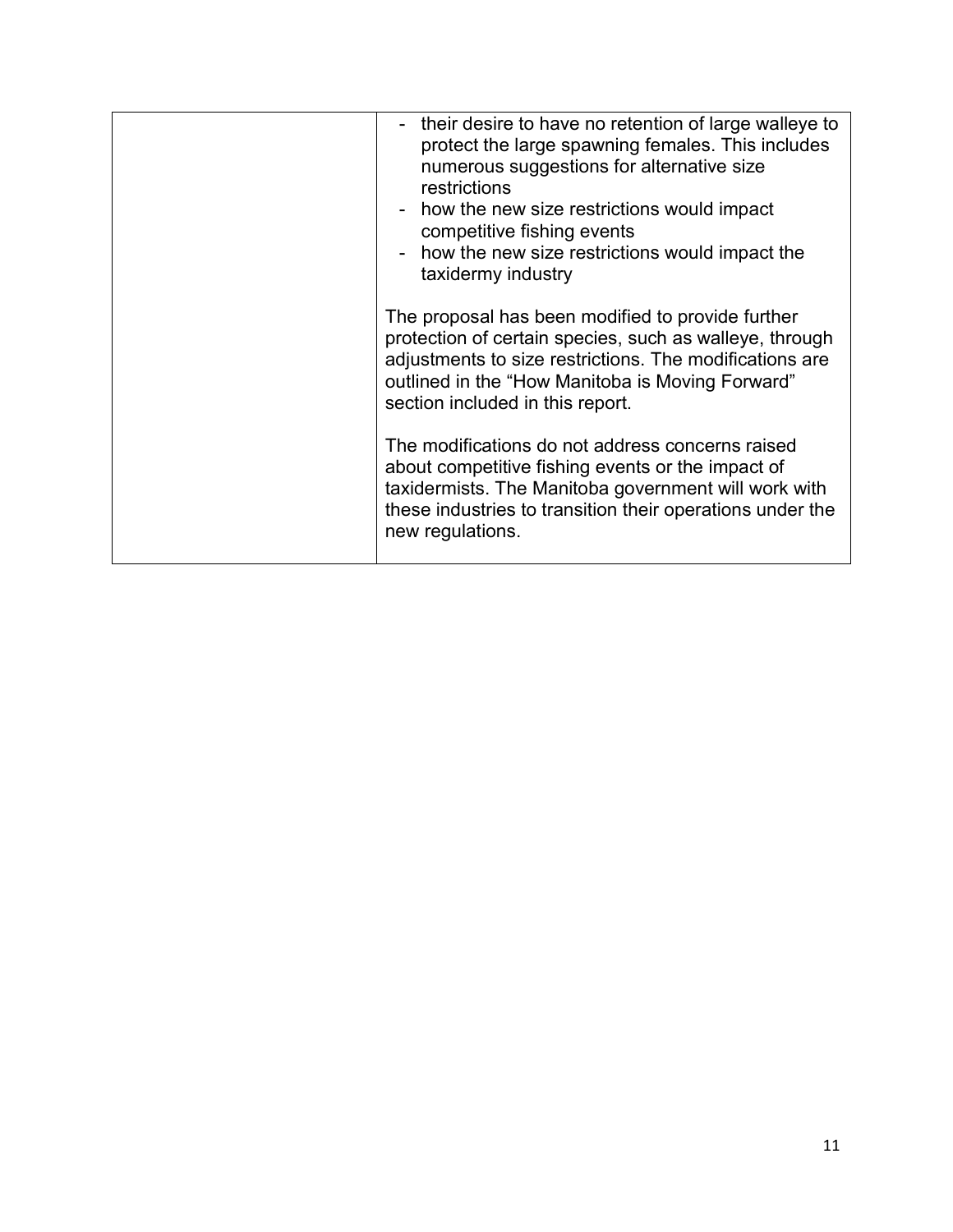### How Manitoba is Moving Forward

The province has made some modifications to angling seasons, possession limits and size restrictions based on feedback received during engagement. These modifications address concerns raised by stakeholders and the public that expressed opposition to the original proposal.

Notable changes are highlighted in bold font in the table below. These modifications address much of the opposition received related to angling seasons, possession limits and size restrictions. The target implementation date for the changes is April 1, 2023.

| <b>Species</b>            | <b>Season</b>                                                                                                                                                                                                                                                                                                                                                                                                                                                                                                                                                                                                                                                                                                           | <b>Possession</b><br>Limit | <b>Size Restrictions</b> |
|---------------------------|-------------------------------------------------------------------------------------------------------------------------------------------------------------------------------------------------------------------------------------------------------------------------------------------------------------------------------------------------------------------------------------------------------------------------------------------------------------------------------------------------------------------------------------------------------------------------------------------------------------------------------------------------------------------------------------------------------------------------|----------------------------|--------------------------|
| Walleye /<br>Sauger       | <b>Southern Division:</b><br>Open second Saturday of May,<br>to and including the last<br><b>Sunday of Spring Break</b><br><b>Closed first Monday in April, to</b><br>and including the second<br><b>Friday in May</b><br>A lake-specific regulation for Lake<br>Winnipeg where the walleye /<br>sauger season would not open<br>until the third Friday in May.<br><b>Northern Divisions:</b><br>Open third Saturday in May to<br>and including Last Day in April<br>Closed May 1, to and including<br>the third Friday in May<br>Anglers must not target Walleye or<br>Sauger during the closed season.<br>Anglers must immediately release all<br>Walleye and Sauger incidentally<br>caught during the closed season. | $\overline{4}$             | None may exceed 55 cm    |
| Northern                  | Open year-round                                                                                                                                                                                                                                                                                                                                                                                                                                                                                                                                                                                                                                                                                                         | $\overline{4}$             | None may exceed 75 cm    |
| Pike<br><b>Lake Trout</b> | Southern Division:<br>Open November 1, to and<br>including September 14<br>Closed September 15 to and<br>including October 31<br><b>Northern Divisions:</b>                                                                                                                                                                                                                                                                                                                                                                                                                                                                                                                                                             | 1                          | None may exceed 65 cm    |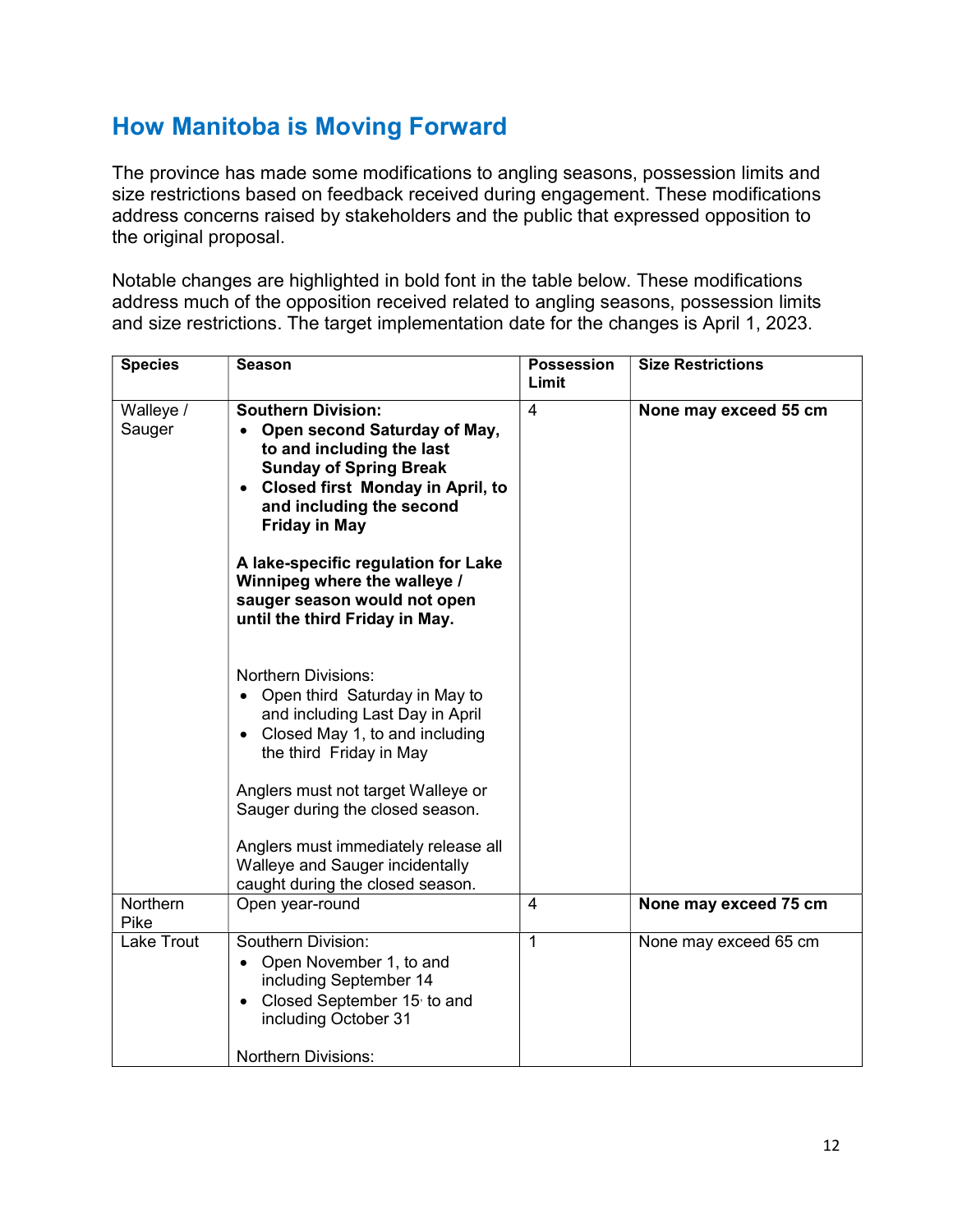|                                    | Closed during spawning, to be<br>determined upon further<br>consultation'                                                                                                                                                                                                                                                                                |                                  |                                               |
|------------------------------------|----------------------------------------------------------------------------------------------------------------------------------------------------------------------------------------------------------------------------------------------------------------------------------------------------------------------------------------------------------|----------------------------------|-----------------------------------------------|
| Lake<br>Sturgeon                   | Southern Division:<br>Open June 16 $\overline{6}$ to and including<br>April 30<br>Closed May 1, to and including<br>June 15<br><b>Northern Divisions:</b><br>Open July 1, to and including April<br>30<br>Closed May $11$ to and including<br>June 30<br>Conservation closures on the<br>Winnipeg River and the Nelson River<br>systems remain in place. | $\Omega$                         | N/A                                           |
| Smallmouth<br><b>Bass</b>          | Open year-round                                                                                                                                                                                                                                                                                                                                          | 4                                | None may exceed 45 cm                         |
| Channel<br>Catfish                 | Open year-round                                                                                                                                                                                                                                                                                                                                          | $\overline{4}$                   | None may exceed 60 cm                         |
| <b>Stocked</b><br>Trout            | Open year-round                                                                                                                                                                                                                                                                                                                                          | 3                                | One may exceed 45 cm<br>None may exceed 60 cm |
| <b>Black</b><br>Crappie            | Open year-round                                                                                                                                                                                                                                                                                                                                          | $6\phantom{1}$                   | None may exceed 35 cm                         |
| Lake<br>Whitefish                  | Open year-round                                                                                                                                                                                                                                                                                                                                          | 10                               | N/A                                           |
| <b>Bluegill and</b><br>Pumpkinseed | Open year-round                                                                                                                                                                                                                                                                                                                                          | 10                               | N/A                                           |
| <b>Yellow Perch</b>                | Open year-round                                                                                                                                                                                                                                                                                                                                          | 25                               | N/A                                           |
| <b>Burbot</b>                      | Open year-round                                                                                                                                                                                                                                                                                                                                          | 6                                | None may exceed 70 cm                         |
| <b>White Bass</b>                  | Open year-round                                                                                                                                                                                                                                                                                                                                          | 10                               | N/A                                           |
| <b>Bigmouth</b><br><b>Buffalo</b>  | Open year-round                                                                                                                                                                                                                                                                                                                                          | $\mathbf 0$                      | N/A                                           |
| All other<br>species               | Open year-round                                                                                                                                                                                                                                                                                                                                          | <b>No</b><br>proposed<br>changes | No proposed changes                           |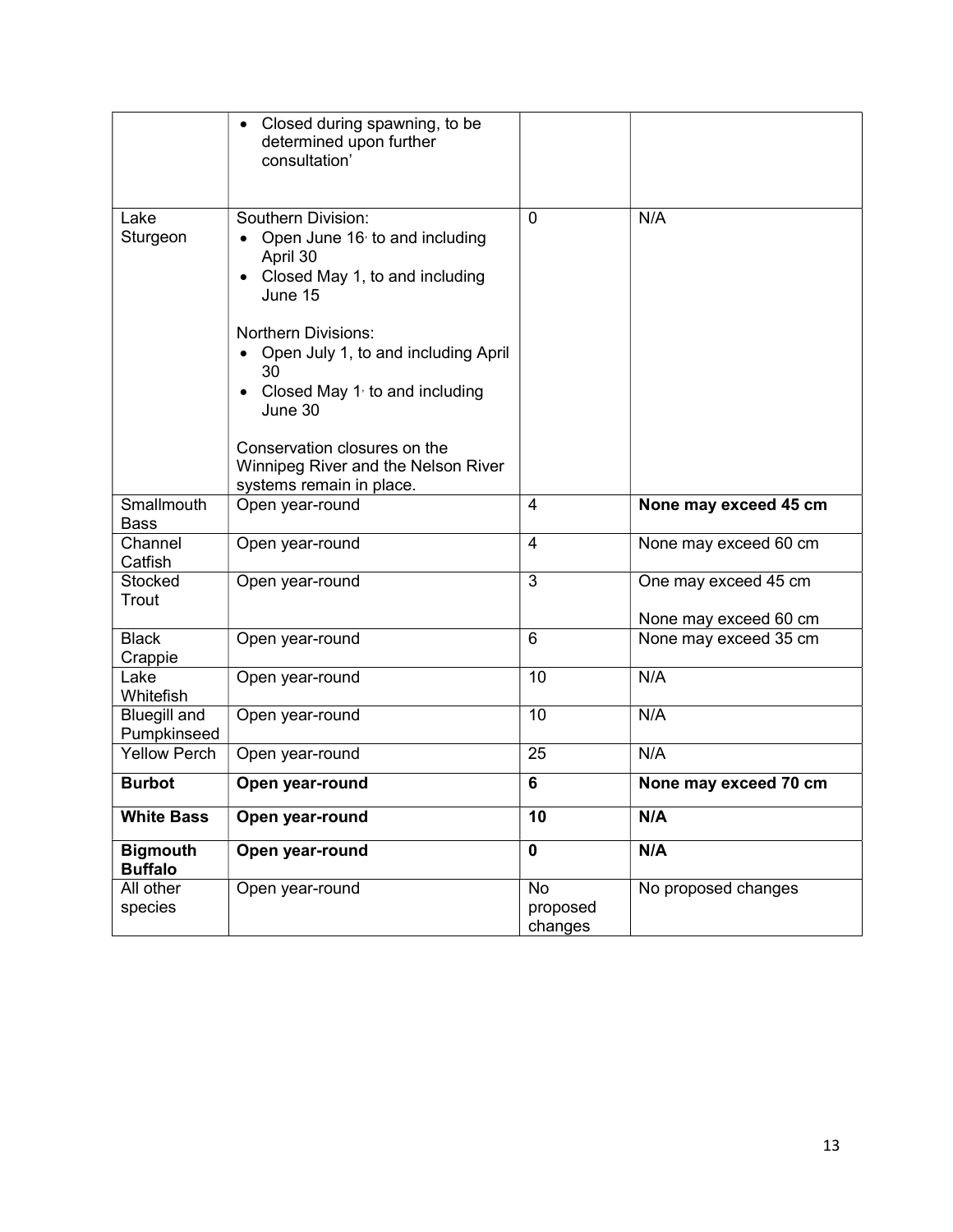### Proposed Changes to Aquatic Live Bait Harvest and Use

### Banning the Harvest and Use of Aquatic Live Bait

The province proposed a ban of aquatic live bait harvest and use effective April 1, 2027, which included live bait fish and leeches. It did not include night crawlers or frogs.

| <b>What We Heard</b>                                     |                                                                                                                                                                                                                                                                                                                                       |
|----------------------------------------------------------|---------------------------------------------------------------------------------------------------------------------------------------------------------------------------------------------------------------------------------------------------------------------------------------------------------------------------------------|
| <b>Feedback from Stakeholder</b><br><b>Organizations</b> | Most stakeholders supported this proposed change to<br>ban live bait use and harvest, including organizations<br>that represent over 10,000 anglers in Manitoba. Many<br>stakeholders requested that the ban should occur<br>sooner than the five-year timeline proposed in the<br>strategy.                                          |
| <b>Feedback from Industry</b>                            | Industry did not support this proposed change.                                                                                                                                                                                                                                                                                        |
| <b>Feedback from Online</b><br><b>Survey Respondents</b> | 10 per cent of online respondents made comments in<br>support of the proposed change, while 23 per cent<br>made comments opposed and 67 per cent did not<br>specifically comment on this particular proposed<br>change. Those who opposed expressed that they want<br>to continue to use live bait fish and leeches while<br>angling. |

### How Manitoba is Moving Forward

The Manitoba government remains committed to phasing out the use of aquatic live bait. The province understands this will result in a negative impact to the live bait industry, but also recognizes there are significant risks with the continued use of aquatic live bait related to the movement of aquatic invasive species, unwanted fish species and fish diseases.

A number of mitigation measures were proposed by the live bait industry during engagement, some of which do not address the underlying risk posed by anglers who move live bait in water from one waterbody to another. To protect the \$600 million angling industry, the province will continue to explore opportunities to reduce the use of live bait fish and leeches in Manitoba, including the continued implementation of existing policy where live bait blocks cannot be transferred, resulting in live bait allocations being retired when a harvester leaves the industry.

The province will continue to engage with the live bait industry and angling stakeholders to discuss a phased plan to aid the transition of the live bait industry into a sustainable and safe business model. It is also committed to enhancing awareness of the risks of using live bait fish and leeches with anglers through a more robust education and awareness campaign, in partnerships with angling stakeholder organizations.

In conclusion, the Manitoba government commits to phasing out the use of aquatic live bait and will continue to engage with angling stakeholders and the live bait industry prior making any decision on how this will be accomplished.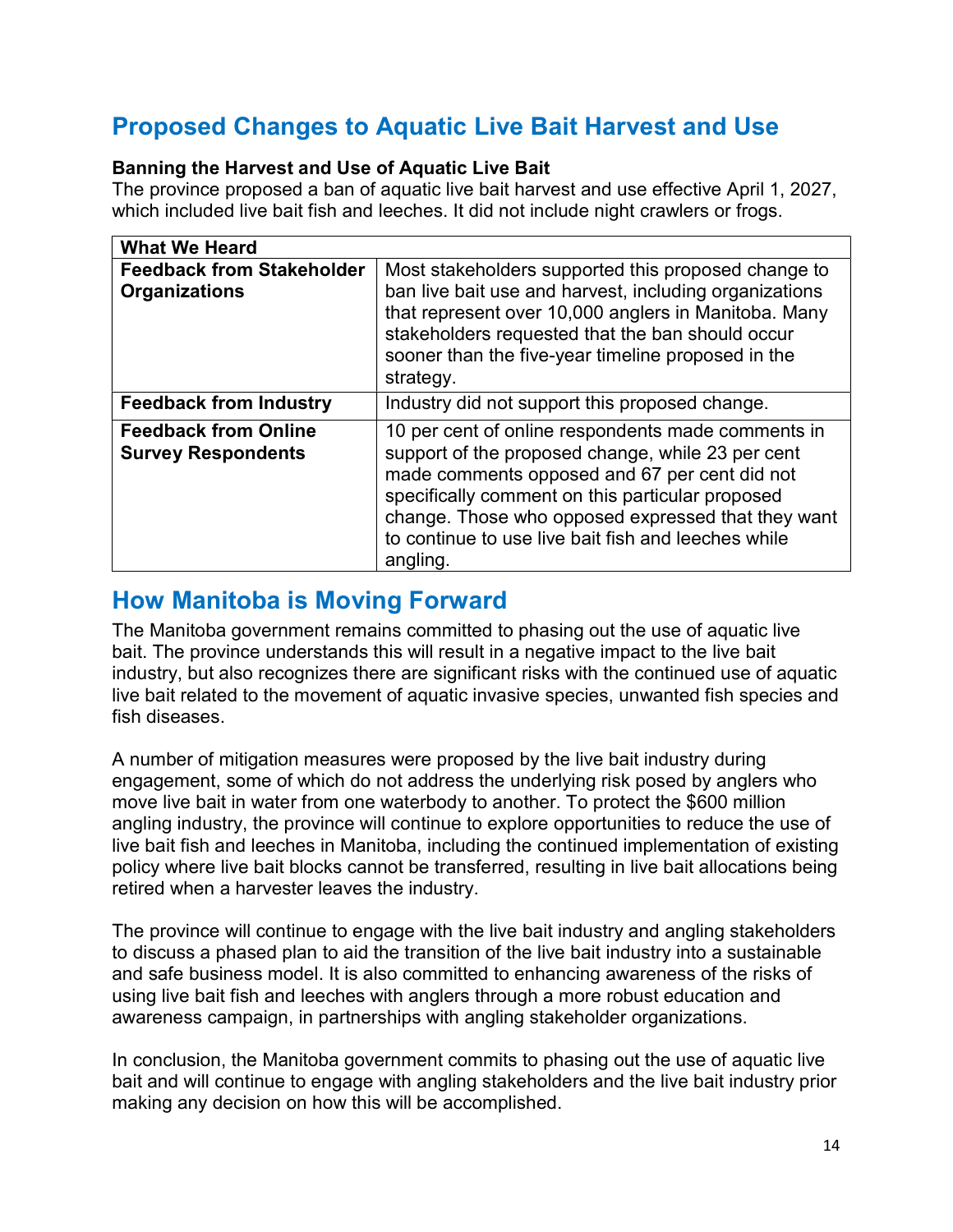## Proposed Changes to Ice Fishing

#### Identification on Ice Fishing Shelters

The province proposed that anglers must continue to include identification information on ice fishing shelters; however, anglers will be able to use their fishing licence information as an alternative, as follows:

- first and last name or valid angling licence customer ID number
- phone number

An address will no longer be required.

Rights-based harvesters can use their full name and phone number.

#### Removal of Ice Fishing Shelters

The province proposed that ice fishing shelters in Area B in the Southern Fishing Division be removed by March 15.

| <b>What We Heard</b>                                     |                                                                                                                                                                                                                    |
|----------------------------------------------------------|--------------------------------------------------------------------------------------------------------------------------------------------------------------------------------------------------------------------|
| <b>Feedback from Stakeholder</b><br><b>Organizations</b> | Stakeholders widely supported the proposed changes.                                                                                                                                                                |
| <b>Feedback from Online</b><br><b>Survey Respondents</b> | 3 per cent of online respondents made comments in<br>support of the proposed change, while 1 per cent made<br>comments opposed and 96 per cent did not specifically<br>comment on this particular proposed change. |

### How Manitoba is Moving Forward

Given the overwhelming support, the Manitoba government is moving forward with all proposed changes to ice fishing shelter management as outlined in the strategy.

Regulatory amendments are required before these changes can be implemented. The target implementation date for the changes is April 1, 2023.